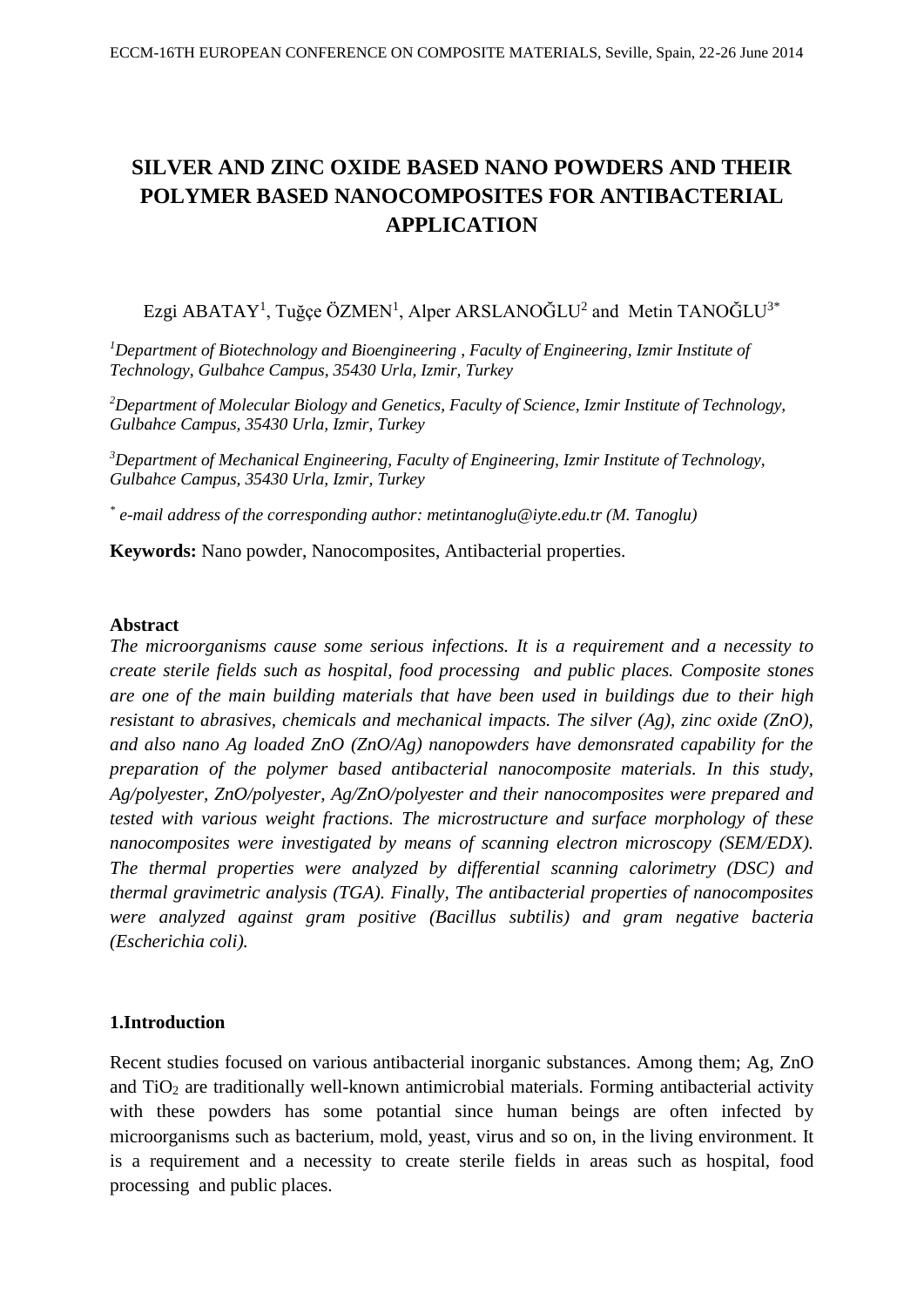The objective of this study is to investigate the preparation routes and characterization techniques of nano-sized Ag or ZnO filled polyester based nanocomposites and ZnO/Polyester/Quartz and Ag(ZnO)/Polyester/Quartz composite stones. In addition, Ag coated ZnO particles were prepared using AgNO<sub>3</sub> solutions. Similarly, Ag/ZnO polyester nanocomposites were prepared and characterized. The nanopowders used within the study were characterized by SEM, XRD, FTIR, TG/DTA. The antibacterial properties of the prepared nanocomposites were analyzed against gram positive and gram negative bacteria.

# **2. Experimental procedure**

# *2.1. Materials*

In order to prepare nanocomposites, Ag, ZnO and ZnO/Ag powders were used as the filler, polyester was used as the matrix material.

## *2.2. Production of Nanocomposites*

The polyester based nanocomposites were prepared by using mechanical mixing method. In this technique; polyester, cobalt oktoat (CoNaP, 0.2 wt% with respect to resin) and methyl ethyl ketone peroxide (MEKP, 2 wt% with respect to resin) were mixed together with quartz which have different size until a homogenous dispersions were obtained. Then, samples were prepared by the addition of antibcterial nanopowders (3 wt% with respect to resin). The powders were seperately added to resin system and stirred continuously for half an hour. The blends obtained were casted into silicon molds and the samples were cured at  $80^{\circ}$ C. After completion of the curing, samples were demolded and polyester nanocomposites were obtained. Finally, these are subjected to surface preparetion and polishing process.

# *2.3.Production of Ag/ZnO Nanopowder*

Ag/ZnO powders were prepared through a reduction process. In this process, ZnO and ionized water was mixed for half an hour. After adding  $1wt\%$  AgNO<sub>3</sub> this mixture stirred continuously at 4.5 pH for 4 hours at 70  $^{\circ}$ C. Nitrate ions were filtered and washed with distilled water for purification. The remaining Ag/ZnO in filter paper was dryed at 400  $\rm{^0C}$  for 3 hours in the oven and Ag/ZnO powders were obtained. These powders were added to the polyester system based on the procedure described above.

#### *2.4. Characterization*

Ag, ZnO and Ag/ZnO polyester nanocomposites were tested with bacterial test using E.coli and antibacterial properties of nanocomposite were determined. Overnight grown culture of E.coli was diluted, and plated on LB agar. Samples were kept on the plates and incubated at  $37 \,^0C$  for 16 h. The plates were taken out, and the inhibition area was observed.

The particle morphology of silver nanoparticles (Ag), zinc oxide (ZnO) and silver/zincoxide (Ag/ZnO) was characterized by means of Scanning Electron Microscopy (SEM) using FEI Quanta 250 FEG equipment to observe the shape and size of the powder. The Backscattered Electrons Detector (BSED) was used to detect the silver element coated onto the zinc oxide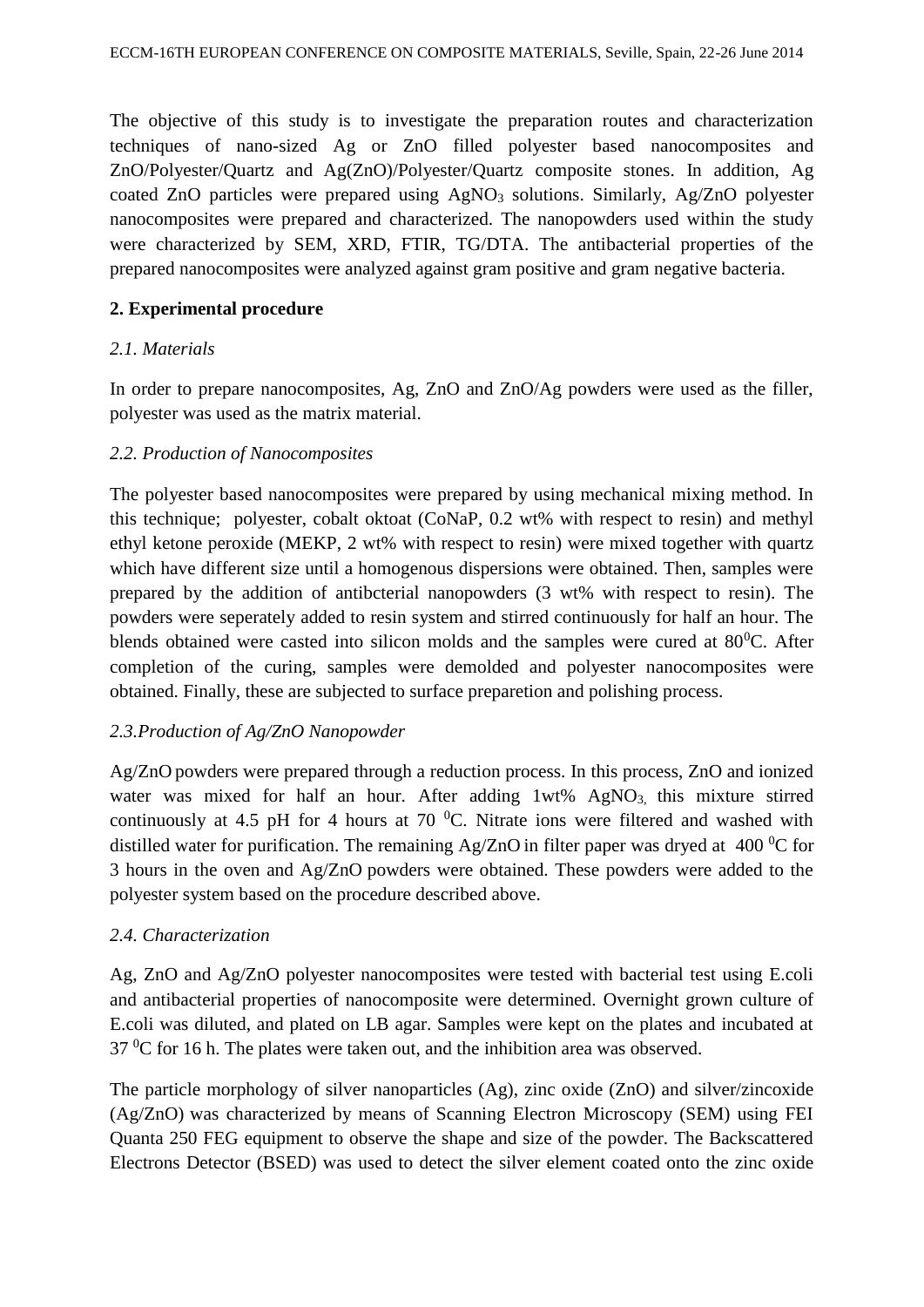surfaces. The crystallographic structures of the materials were analyzed by X-ray Diffraction (XRD) method on an Philips X'Pert Pro model. FTIR analysis was used to determine the structure of the functional groups of organic compounds by Shimadzu IRPrestige-21 FTIR-8400S. Dynamic light scattering (DLS) was used to determine the particulate sizes.

Also, The particle morphology of silver (Ag), zinc oxide (ZnO) and silver/zincoxide (Ag/ZnO) nanocomposite was characterized by means of Scanning Electron Microscopy (SEM) using FEI Quanta 250 FEG equipment to observe the shape of the nanocomposites The Backscattered Electrons Detector (BSED) was used to detect the nanopowders on the nanocomposite.

# **3. Results and Discussions**

# *3.1. Microstructural properties of powders*

The SEM micrographs of silver nanoparticles are shown in Figure 1. Based on SEM image, the average size of Ag NPs were measured about 100 nm.



Figure 1: SEM images of Ag NPs (25000 x).

The SEM micrographs of zinc oxide particles are shown in Figure 2. Similarly, the average size of zinc oxide nanoparticles are measured about 160 nm.



**Figure 2:** SEM image of zinc oxide (ZnO) particles, a) 100 000 x, b) 50 000 x.

The SEM micrographs of zinc oxide/silver (Ag/ZnO) powders are given in Figure 3. SEM images were used to evaluate the surface morphology of the silver deposited on the surface.

The Backscattered Electrons Detector (BSED) was used to reveal the presence of silver on the ZnO surfaces. Figures 3c-d show the BSED images. In BSED images, Ag is visible with brighter apparence as compared to ZnO.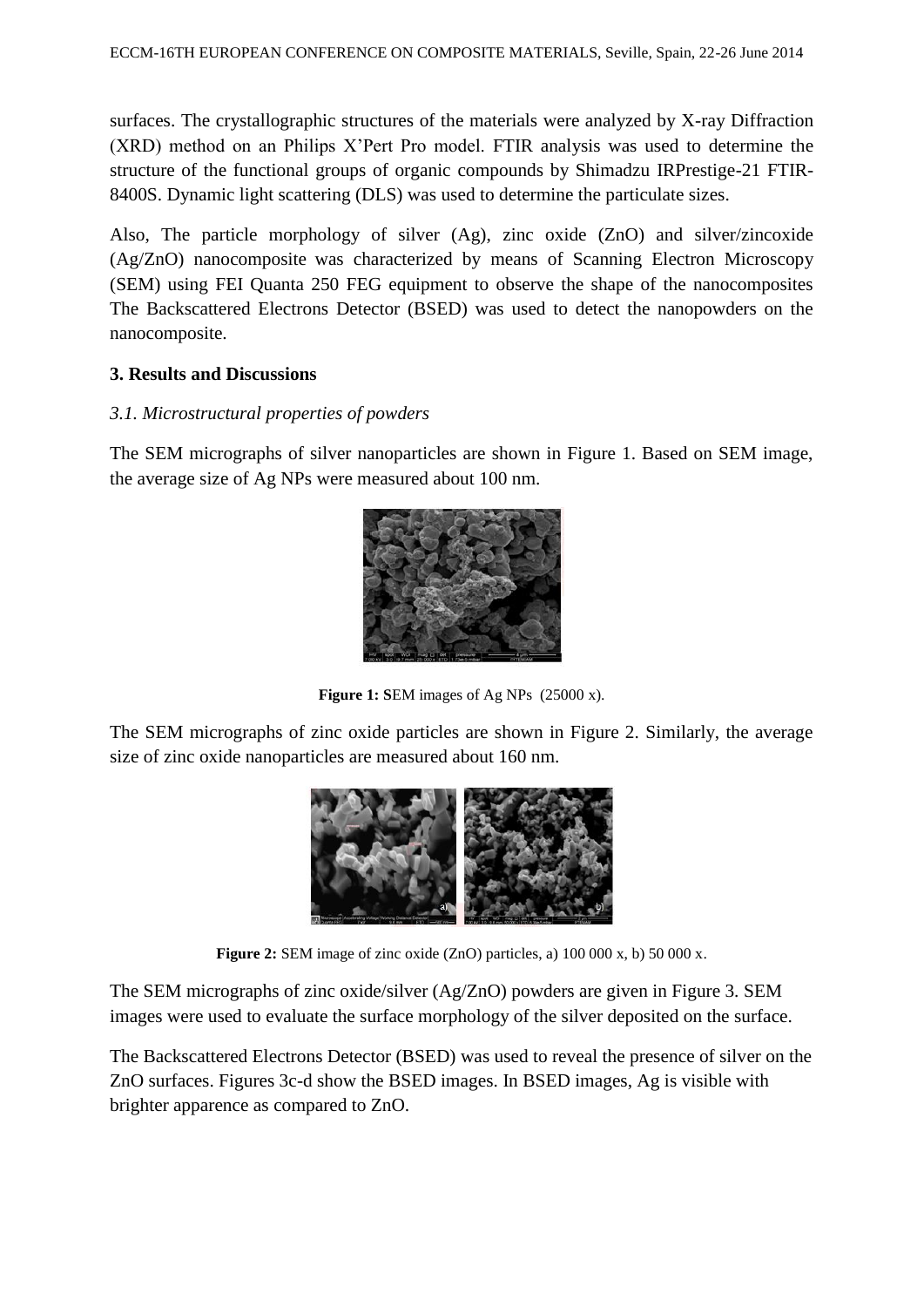

**Figure 3:** SEM images of zinc oxide/silver (ZnO/Ag) particles, a) 100 000 x, b) 50 000 x. BSED images of ZnO/Ag particles, c) 100 000 x, d) 50 000 x.

Ag/ZnO powder was also characterized by SEM-EDX (Energy-dispersive X-ray spectroscopy) as shown in Figure 4. Tablo 1 list the elemental analysis results.



**Figure 4:** SEM image of Ag/ZnO powder and EDS spectrum.

| Element | Wt%    | Atomic % |
|---------|--------|----------|
| O       | 19.64  | 49.98    |
| Zn      | 80.19  | 49.95    |
| Ag      | 0.17   | 0.07     |
| Total:  | 100.00 | 100.00   |

**Table 1:** SEM-EDX analysis of Ag/ZnO powders prepared

# *3.2. Characterization of composite materials*

The BSED image of zinc oxide powder loaded nanocomposite stone are shown in Figure 5.



**Figure 5:** BSED images of a) ZnO/Polyester/Quartz NCs stone (1000 x), b) ZnO/Polyester/Quartz NCs stone (2500 x)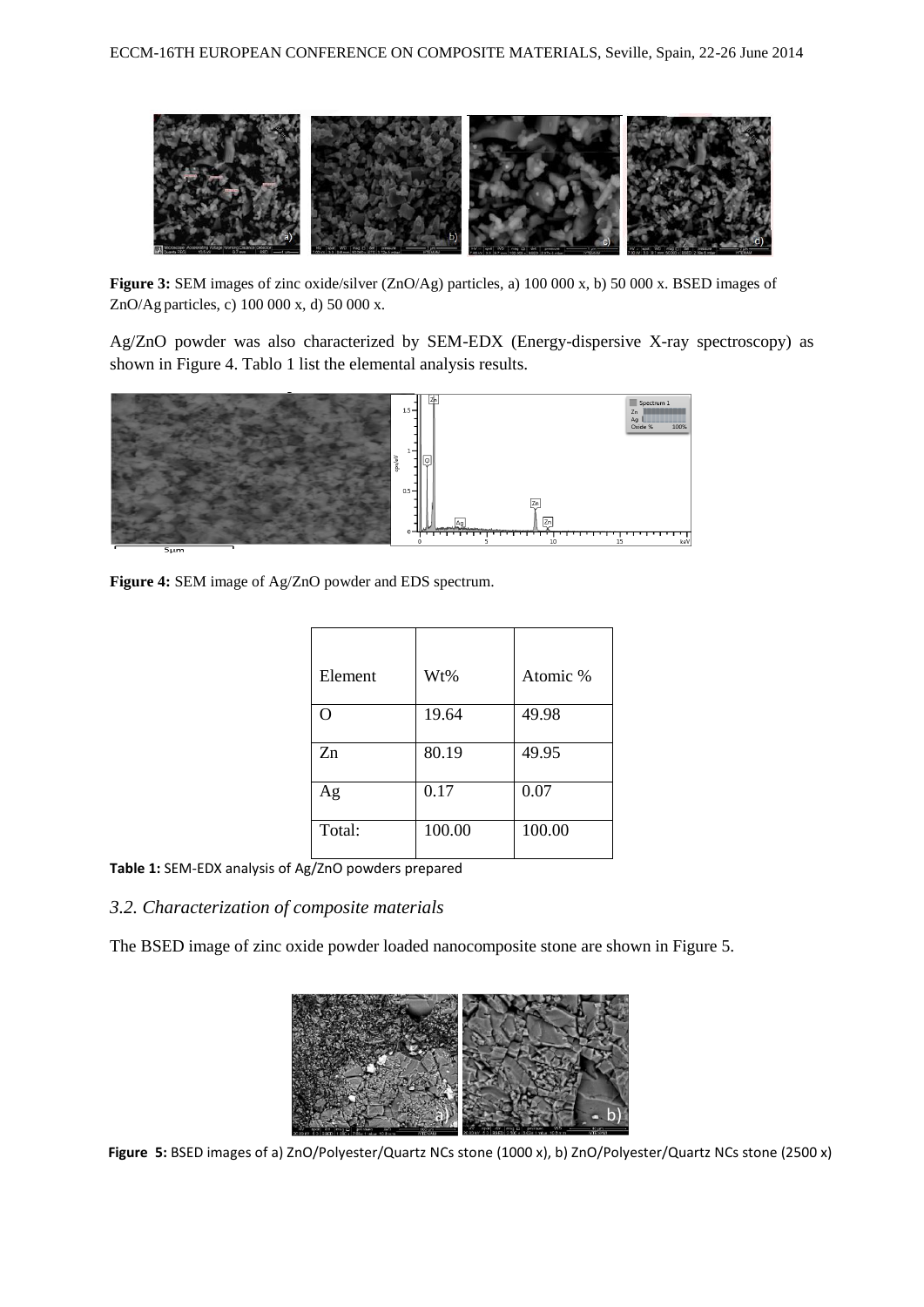The BSED image of Ag(ZnO) powder loaded nanocomposite stone are shown in Figure 6.



**Figure 6:** BSED images of a) Ag(ZnO)/Polyester/Quartz NCs stone(1000x), b) Ag(ZnO)/Polyester/Quartz NCs stone (5000x).

The BSED image of neat nanocomposite stone are shown in Figure 7. The powders are bright on the stone according to SEM images.



Figure 7: BSED images of a) Neat Polyester/Quartz NCs stone (1000x), b) Neat Polyester/Quartz NCs stone (5000 x).

The SEM image and EDS spectrum of Ag/ZnO nanocomposite stone including poyester and quartz are shown in Figure 8 and Table 2.



**Figure 8:** SEM image and EDS spectrum of Ag(ZnO)/Polyester/Quartz NCs stone.

Table 2 shows the elemental analysis of carbone, oxygene, silicone were observed from the quartz, zinc and silver. The silver amount of the system is very low that seen from Table 2.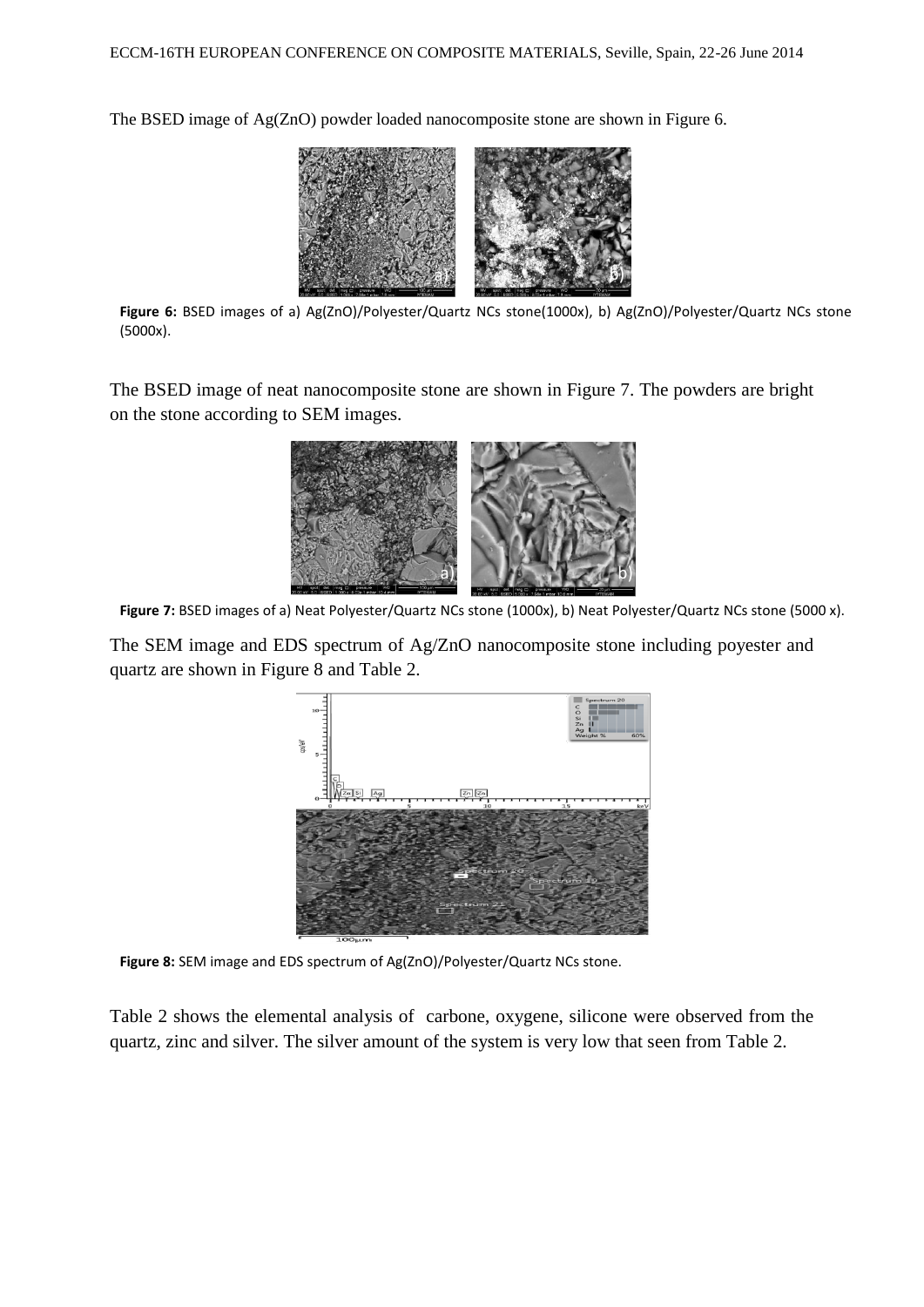| Element | Wt%    | Atomic% |  |
|---------|--------|---------|--|
| С       | 53.06  | 64.02   |  |
| 0       | 32.84  | 29.75   |  |
| Si      | 10.79  | 5.57    |  |
| Zn      | 2.53   | 0.56    |  |
| Ag      | 0.78   | 0.11    |  |
| Total:  | 100.00 | 100.00  |  |

**Table 2:** EDX analysis of Ag(ZnO)/Polyester/Quartz NCs stone

The XRD patterns are the Ag, ZnO and Ag/ZnO particles are shown in Figures 9. The Ag nanoparticles show four sharp peaks at  $2\theta = 38.11^{\circ}$ , 42.28<sup>0</sup>, 64.44<sup>0</sup>, 77.37<sup>0</sup>. The crystal structure of ZnO particles' peaks at  $2\theta = 31.67^{\circ}$ ,  $34.31^{\circ}$ ,  $36.14^{\circ}$ ,  $47.40^{\circ}$ ,  $56.52^{\circ}$ ,  $62.73^{\circ}$ , 66.28°, 67.91°, 69.03°, and 72.48° indicating that the samples were polycrystalline wurtzite structure. In addition, the XRD pattern of Ag/ZnO particles are shown in Figure 9.



**Figure 9:** XRD pattern of Ag, ZnO, Ag/ZnO nanoparticles.

Infrared spectra of used nanoparticles are shown in Figure. 10. Each peak of the sample spectra was examined. The peak of 2346, corresponds to C=O streching peaks [Paulo *et al.*, 2011]. The aromatic CH stretch appears at 3100-3000 cm<sup>-1</sup> There are aromatic CC stretch bands (for the carbon-carbon bonds in the aromatic ring) at about 1500 cm<sup>-1</sup> [Paulo *et al.*, 2011]. Band characteristic of nitrate ions is at  $1349 \text{ cm}^{-1}$  but this band is absent in our system, so this may indicate that  $NO<sub>3</sub>$  was removed from the during the filtration system. Therefore, this spectrums confirmed the absence of the  $NO<sub>3</sub>$  on the silver nanoparticles.



**Figure 10:** FTIR spectra of Ag-doped ZnO powder, Ag powder, ZnO powder.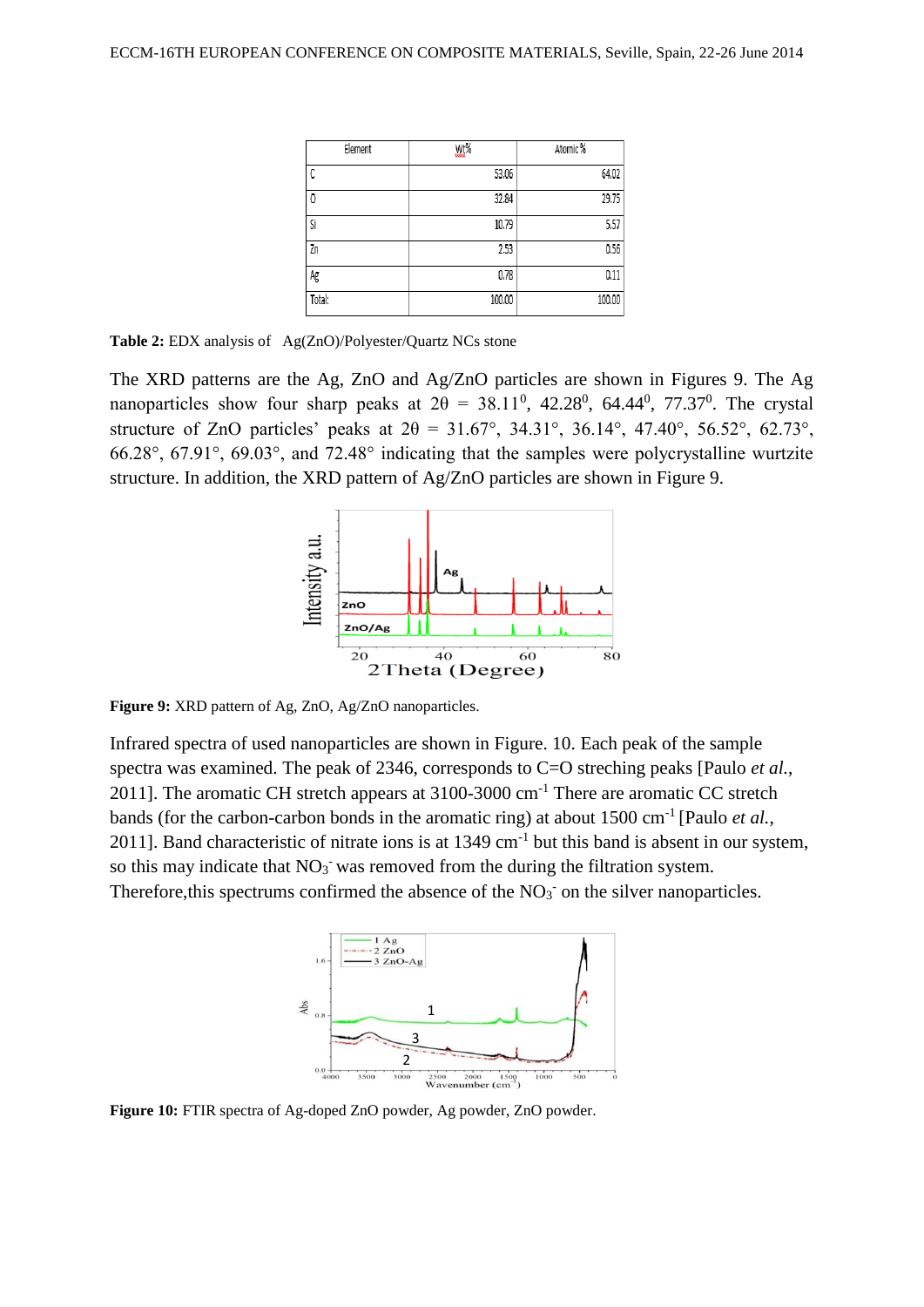Dynamic light scattering (DLS) was used to determine the particulate sizes. Nano silver powder has narrow diameter distrubition and average particle diameter was around 73,13nm in Figure 11.



**Figure 11:** Dynamic light scattering analysis of silver powder.



**Figure 12:** TGA thermogram for ZnO, TiO2 and ZnO/Ag.





The polyester based nanocomposites were prepared using mechanical mixing method. The characterization of nano powders were successfully analyzed and antibacterial nanocomposites were prepared by the addition of nanopowders.

#### **4. Antibacterial Properties**

The antibacterial activity of the polyester based Ag, ZnO, Ag/ZnO nanocomposites against E.coli was tested based on colony-count method. The results show that the nanocomposites have good efficacy against these bacteria. Fig. 14 shows the antibacterial activity of the Ag, ZnO, Ag/ZnO polyester nanocomposites via colony numbers.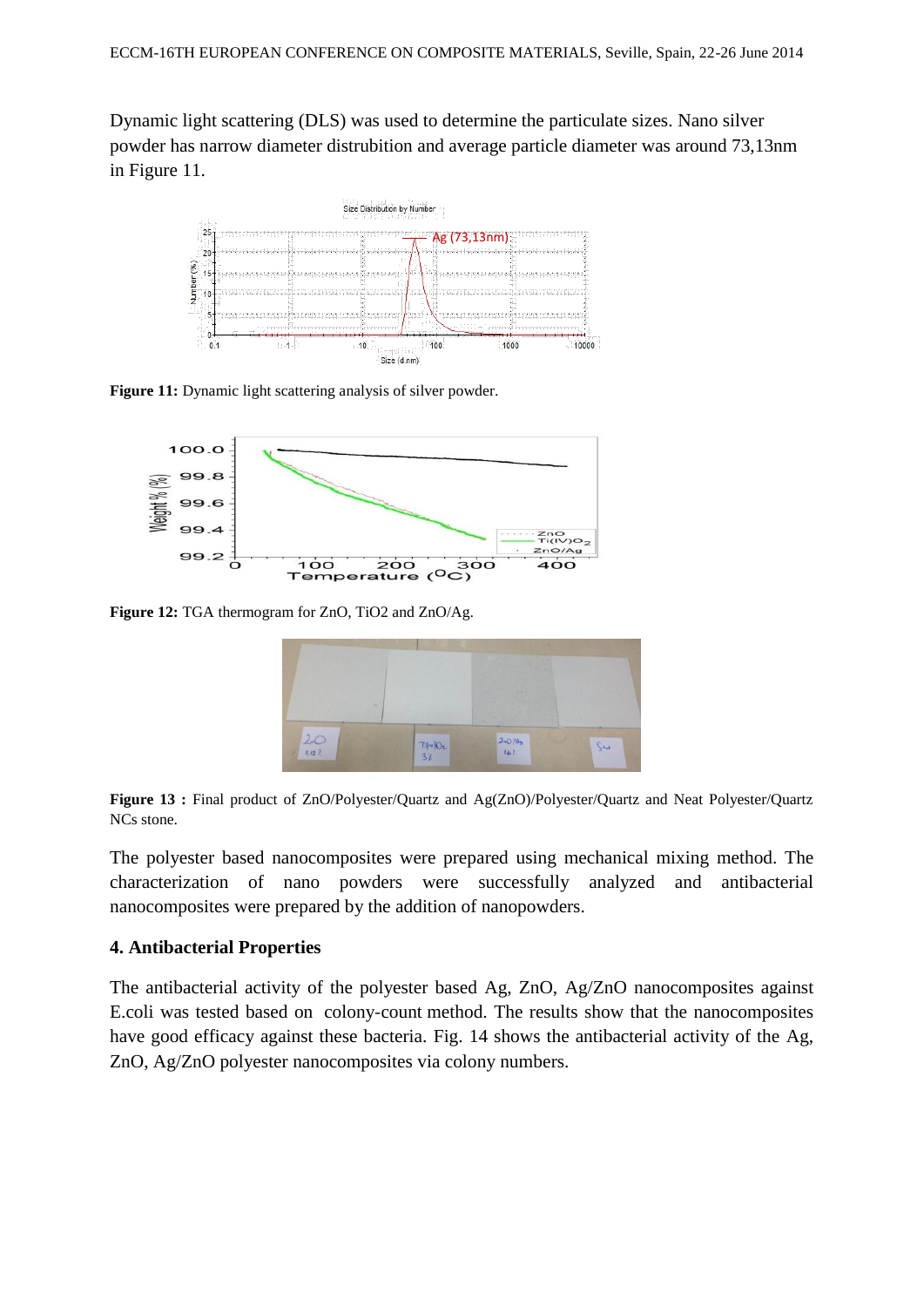

**Figure 14:** Colony numbers test against E.coli bacteria for Ag, ZnO, Ag/ZnO polyester nanocomposites of (a) Ag/Polyester, (b) neat Polyester, (c) Ag/ZnO Polyester, and (d) ZnO Polyester.

The prepared Ag, ZnO and Ag/ZnO polyester sites both have a strong antibacterial activity.

| <b>Test Specimen</b>             | Contact Time " 0 "          | <b>Contact Time " 1 hour "</b> | Percent(%) Reduction |
|----------------------------------|-----------------------------|--------------------------------|----------------------|
| 1. Polyester                     | $4.12 \times 10^5$ cfu / ml | $13.06 \times 10^5$ cfu / ml   | 9.56                 |
| 2. Polyester                     | $4,12 \times 10^5$ cfu / ml | $13.13 \times 10^5$ cfu / ml   | 9.07                 |
| 3. %1 Ag Polyester               | $4.12 \times 10^5$ cfu / ml | $11,00 \times 10^5$ cfu / ml   | 23,82                |
| 4. %3 Ag Polyester               | $4.12 \times 10^5$ cfu / ml | $3.79 \times 10^5$ cfu / ml    | 73,75                |
| 5. %5 Ag Polyester               | $4.12 \times 10^5$ cfu / ml | $2.87 \times 10^5$ cfu / ml    | 80,12                |
| 6. %1 ZnO Polvester              | $4.12 \times 10^5$ cfu / ml | $12.57 \times 10^5$ cfu / ml   | 12,95                |
| 7. %3 ZnO Polyester              | $4.12 \times 10^5$ cfu / ml | $11.24 \times 10^5$ cfu / ml   | 22,1                 |
| 8. %5 ZnO Polyester              | $4.12 \times 10^5$ cfu / ml | $10.62 \times 10^5$ cfu / ml   | 26,45                |
| 9. %1 TiO <sub>2</sub> Polyester | $4.12 \times 10^5$ cfu / ml | $12.57 \times 10^5$ cfu / ml   | 12,95                |
| 10. %1 Ag/ZnO Polyester          | $4,12 \times 10^5$ cfu / ml | $13,40 \times 10^5$ cfu / ml   | 7,20                 |
| 11. %3 Ag/ZnO Polyester          | $4.12 \times 10^5$ cfu / ml | $11.24 \times 10^5$ cfu / ml   | 22,16                |
| 12. %5 Ag/ZnO Polyester          | $4,12 \times 10^5$ cfu / ml | $6,26 \times 10^5$ cfu / ml    | 56,79                |
| 13. Control                      | $4.12 \times 10^5$ cfu / ml | $14.44 \times 10^5$ cfu / ml   | $-$                  |

**Table 3:** Antibacterial test result of test speciment

And finally, this table 3 shows the antibacterial test result. These are our test speciment. Initial bacteria is contact time is zero. After one our contact time, we observed the reduction obacteria. This reduction is calculate according to control group which is contact time 1h.

We observed the highest antibacterial reduction is five weight percent polyester silver composite materials. It is about eigthy percent reduction.

The other one is 3 weigth percent polyester silver composite materials. And Ag/ZnO polyester composite has fifty persent reduction. According to the litrature, We say that this metarial has a antibacterial properties because reduction ratio should be higher than fifty percent.

#### **5. Conclusion**

Ag, ZnO, Ag/ZnO nanoparticles incorporated polyester nanocomposites have been synthesized for antibacterial applications using a simple in situ reduction method using  $AgNO<sub>3</sub>$  as a reducing agent under ambient conditions. Ag/ZnO particles were obtained as an alternative filler. The Ag/ZnO nanocomposites have been also evaluated as an antimicrobial agent and showed enhanced contact antimicrobial efficacy against Gram negative bacteria (E. coli). Based on antibacterial activity, Ag/ZnO nanocomposites exhibited a stronger antibacterial activity as compared to ZnO. These reveals that the Ag/ZnO nanocomposites have a potential to be considered as effective and long-lasting bactericidal surface coating material in future antibacterial and biomedical applications.